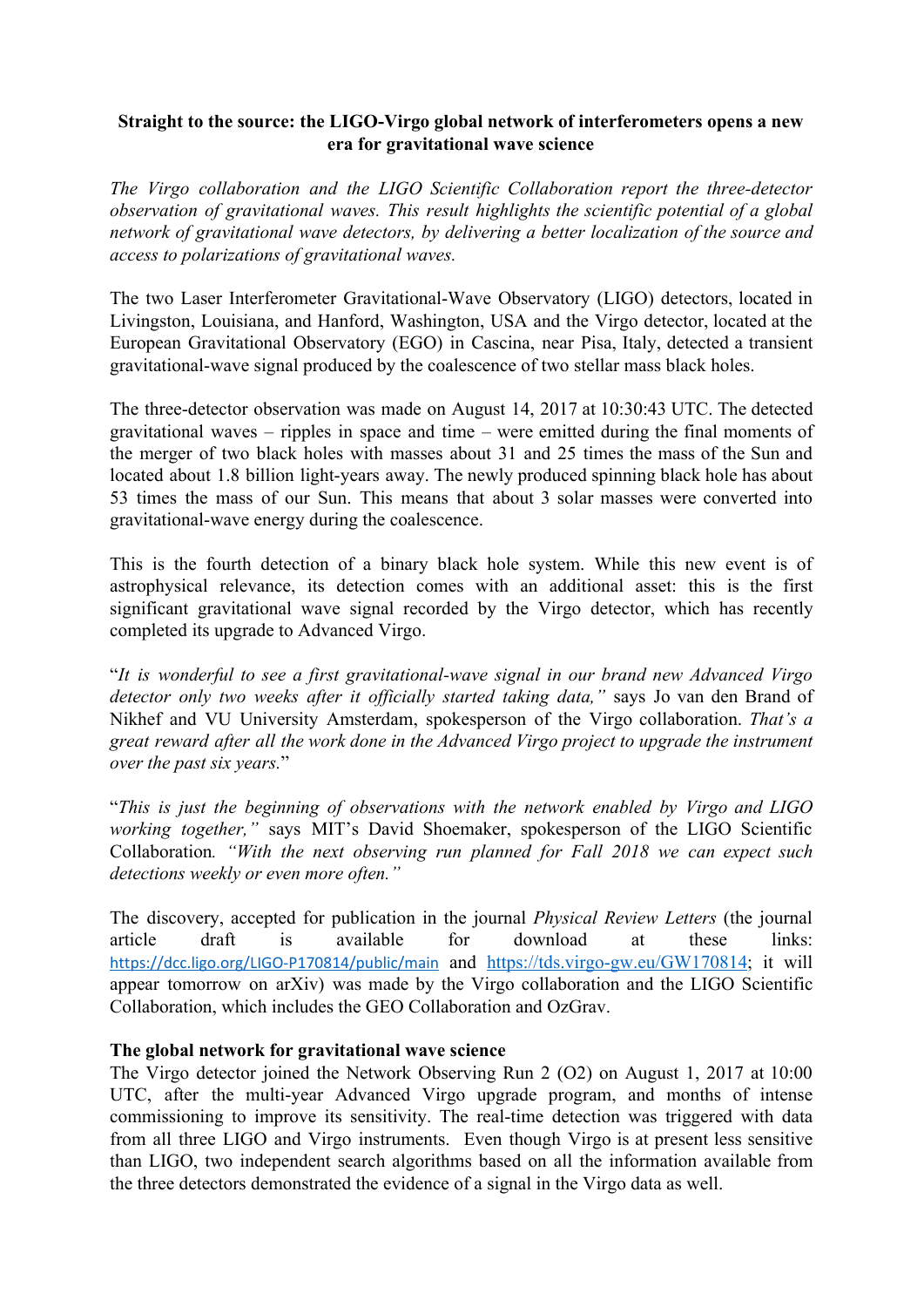The collaboration of LIGO and Virgo has matured over the last decade. Joint collaboration meetings and common data analyses have brought the community together. The coordinated scheduling of observing runs, with all detectors operational, is important to extract the maximum amount of science, and especially the vastly improved source localization holds great promise for the future of multimessenger astronomy. Additional results, based on data from the three-detector network, will be announced in the near future by the LIGO-Virgo collaboration; the analysis of the data is currently being finalized.

### **The Virgo collaboration**

It consists of more than 280 physicists and engineers belonging to 20 different European research groups: six from Centre National de la Recherche Scientifique (CNRS) in France; eight from the Istituto Nazionale di Fisica Nucleare (INFN) in Italy; two in The Netherlands with Nikhef; the MTA Wigner RCP in Hungary; the POLGRAW group in Poland; Spain with the University of Valencia; and EGO, the laboratory hosting the Virgo detector near Pisa in Italy.

## **LIGO**

It is funded by th[e NSF,](https://www.nsf.gov/) and operated by [Caltech](http://mit.pr-optout.com/Tracking.aspx?Data=HHL%3d8158%3d4-%3eLCE9%3b4%3b8%3f%26SDG%3c90%3a.&RE=MC&RI=5328430&Preview=False&DistributionActionID=37239&Action=Follow+Link) and [MIT,](http://mit.pr-optout.com/Tracking.aspx?Data=HHL%3d8158%3d4-%3eLCE9%3b4%3b8%3f%26SDG%3c90%3a.&RE=MC&RI=5328430&Preview=False&DistributionActionID=37240&Action=Follow+Link) which conceived and built the project. Financial support for the Advanced LIGO project was led by NSF with Germany (Max Planck [Society\)](http://mit.pr-optout.com/Tracking.aspx?Data=HHL%3d8158%3d4-%3eLCE9%3b4%3b8%3f%26SDG%3c90%3a.&RE=MC&RI=5328430&Preview=False&DistributionActionID=37238&Action=Follow+Link), the U.K. (Science and [Technology](http://mit.pr-optout.com/Tracking.aspx?Data=HHL%3d8158%3d4-%3eLCE9%3b4%3b8%3f%26SDG%3c90%3a.&RE=MC&RI=5328430&Preview=False&DistributionActionID=37237&Action=Follow+Link) Facilities Council) and Australia [\(Australian](http://mit.pr-optout.com/Tracking.aspx?Data=HHL%3d8158%3d4-%3eLCE9%3b4%3b8%3f%26SDG%3c90%3a.&RE=MC&RI=5328430&Preview=False&DistributionActionID=37236&Action=Follow+Link) Research Council) making significant commitments and contributions to the project. More than 1,200 scientists from around the world participate in the effort through the LIGO Scientific Collaboration, which includes the GEO Collaboration. Additional partners are listed at [http://ligo.org/partners.php](http://mit.pr-optout.com/Tracking.aspx?Data=HHL%3d8158%3d4-%3eLCE9%3b4%3b8%3f%26SDG%3c90%3a.&RE=MC&RI=5328430&Preview=False&DistributionActionID=37231&Action=Follow+Link)

#### **Localization**

Overall, the Universe volume which is likely to contain the source shrinks by more than a factor 20 when moving from a two-detector network to a three-detector network. The sky region for GW170814 has a size of only 60 square degrees, more than 10 times better than for the two LIGO interferometers alone; in addition, the accuracy with which the source distance is measured benefits from the addition of Virgo. Being able to point to a smaller volume is important as many compact object mergers – for example when neutron stars are involved – are expected to produce broadband electromagnetic emission in addition to gravitational waves. The precision pointing information enabled 25 facilities to perform follow-up observations based on the LIGO-Virgo detection but no counterpart was identified – as expected for black holes.

#### **Polarization**

Virgo doesn't respond in the exactly same way to passing gravitational waves as the LIGO detectors because of its orientation on Earth, meaning that one can test another prediction of general relativity, which is concerned with polarizations of gravitational waves. Polarization describes how space-time is distorted in the three different spatial directions as a gravitational wave propagates. Initial tests based on the transient GW170814 event compare extreme cases: on the one hand, pure general relativity-allowed polarizations; on the other hand, pure polarizations forbidden by Einstein's theory. The analysis of the data shows that Einstein's prediction is strongly favored. "*The Virgo collaboration and the LIGO Scientific Collaboration have been working together for many years to analyze the data and extract precious information from the observed signals. A three-detector network opens up a new*